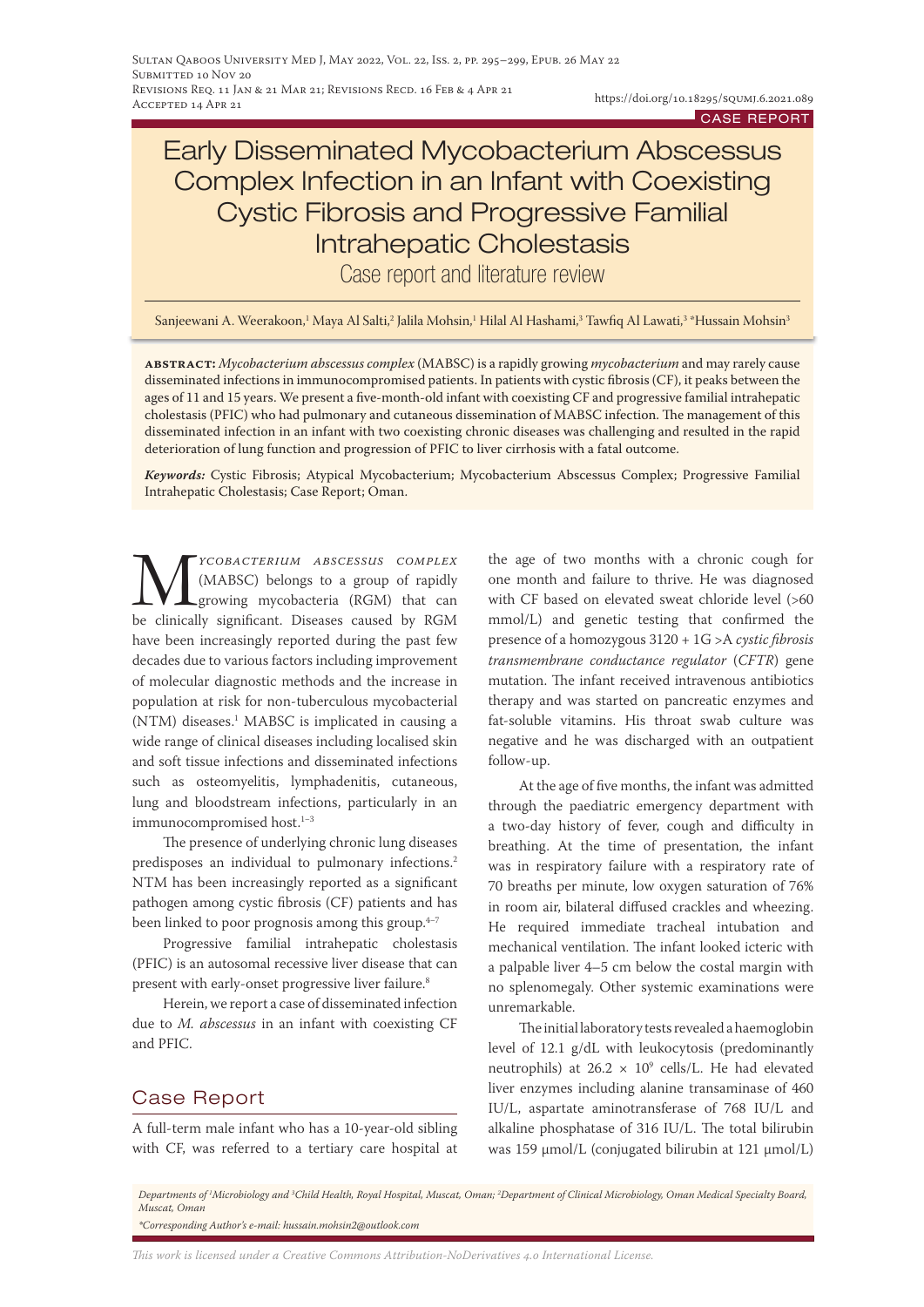Early Disseminated Mycobacterium Abscessus Complex Infection in an Infant with Coexisting Cystic Fibrosis and Progressive Familial Intrahepatic Cholestasis Case report and literature review



**Figure 1:** Computed tomography scans of the chest of a five-month old infant performed **(A)** before and **(B)** three months after the initiation of non-tuberculous mycobacterial treatment showing progressive bilateral cystic bronchiectasis.



**Figure 2: (A)** Gram stain at ×100 (oil immersion) magnification showing thin, beaded Gram-positive *bacilli* and **(B)** Ziehl-Neelson stain at ×100 (oil immersion) magnification showing acid fast bacilli in a five-month old infant.

and serum albumin level was normal. The infant's coagulation profile was normal.

Chest X-ray showed hyperinflated lungs, peribronchial wall thickening and bilateral lower lobe consolidations. The infant was started on intravenous piperacillin-tazobactam (90 mg/kg/dose four times daily), gentamicin (10 mg/kg/dose once daily) and oral oseltamivir (30 mg/dose twice daily) for the management of severe pneumonia and cystic fibrosis pulmonary exacerbation. Although the infant did not have a previously positive respiratory culture to guide antibiotic choice, his sibling was known to have chronic *Pseudomonas aeruginosa* airway infection. Hence, his sibling's chronic *P. aeruginosa* infection status was taken into consideration when choosing antibiotics to ensure adequate coverage.

During the first week of his stay at the paediatric intensive care unit (PICU), there was a deterioration in the infant's clinical condition, therefore the medication was changed from piperacillin-tazobactam to meropenem (40 mg/kg/dose thrice daily). Initial blood cultures and respiratory samples (obtained via an endotracheal tube) for bacterial and fungal cultures and respiratory viral panel polymerase chain

reaction (PCR) were all negative. The infant continued to experience low-grade fever over the second week and had progressive worsening of his respiratory parameters which prompted performing a flexible bronchoscopy and obtaining bronchoalveolar lavage (BAL) fluid. The BAL sample was sent for bacterial, *mycobacterium* and fungal cultures and extended viral PCRs. The BAL sample microscopy showed a positive result for acid fast *bacilli* (AFB) through Ziehl-Neelson staining, while the tuberculosis PCR test done using GeneXpert (Cepheid, Sunnyvale, California, USA) was negative, raising the suspicion of NTM. A computed tomography (CT) scan of the chest showed bilateral cystic bronchiectasis and nodules [Figure 1].

Given the lack of improvement on broadspectrum antibiotics, the isolation of NTM from BAL and the CT changes, the child met the American Thoracic Society and the Infectious Diseases Society of America (ATS/IDSA) diagnostic criteria for nontuberculous mycobacterial pulmonary disease.6 On day 20 of admission, anti-tuberculous drugs—rifampicin (15 mg/kg/dose once daily), ethambutol (20 mg/kg/ dose once daily), clarithromycin (7.5 mg/kg/dose twice daily)—were commenced while meropenem was continued.

The child developed a confluent macular-papular skin rash involving the face, trunk, limbs, palms and soles but sparing the mucus membranes. There was neither evidence of desquamation, erythroderma or angioedema clinically nor any blood eosinophilia. Disseminated cutaneous infection due to atypical mycobacteria was highly suspected after excluding other causes including drug-related hypersensitivity reaction. Around the same time, the AFB positive peripheral blood culture was also positive for Grampositive *bacilli* [Figure 2]. These were subsequently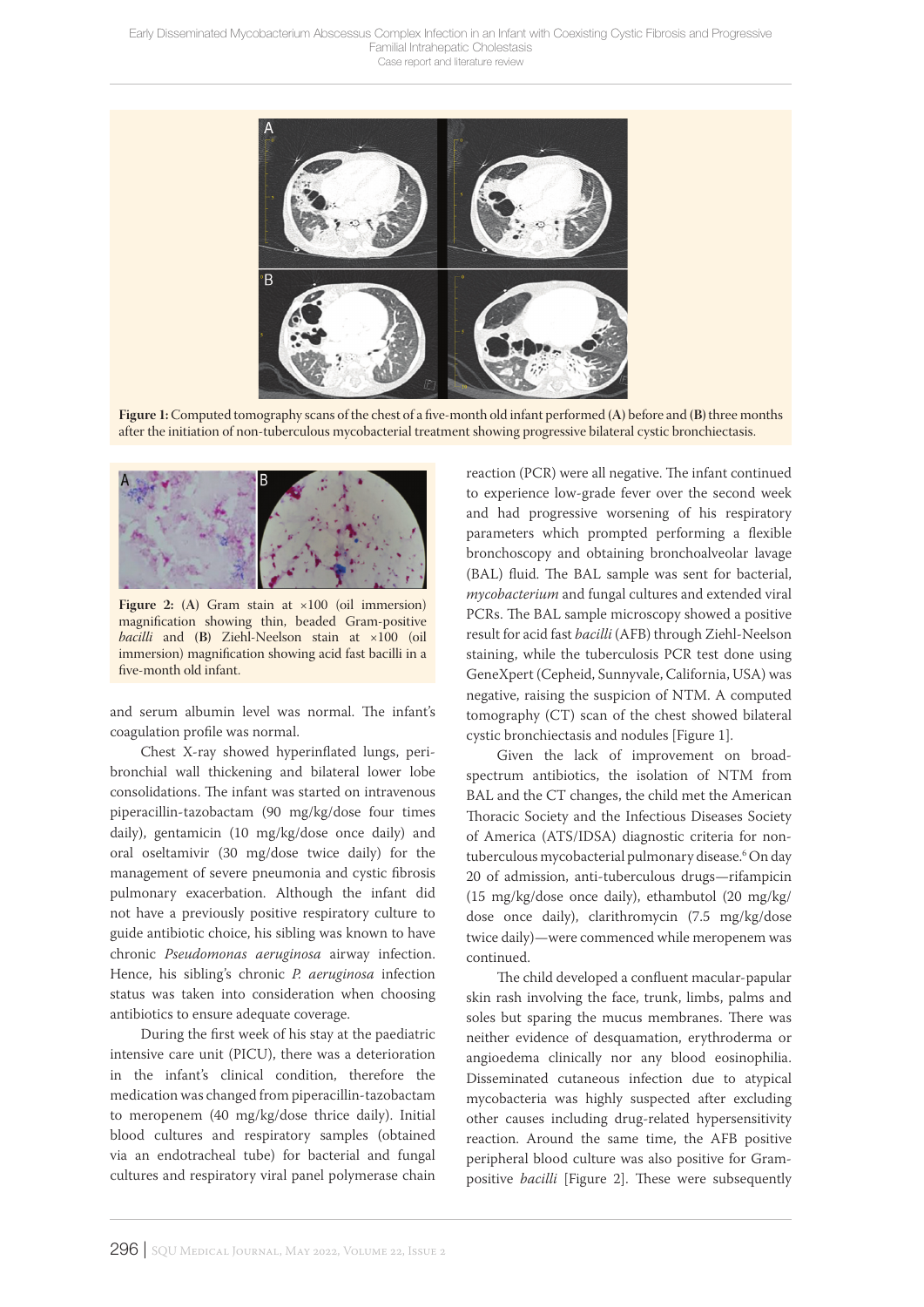identified as *M. abscessus* by matrix-assisted laser desorption ionisation-time of flight mass spectrometry (MALDI-TOF MS). The central line blood culture remained negative for bacterial growth. The BAL culture was identified as *M. abscessus* through the line probe assay method using INNO-LiPA (LiPA Innogenetics, Ghent, Belgium). Azithromycin-based combination therapy with parenteral amikacin (18 mg/kg/dose once daily) and meropenem (imipenem was not available) was started as an intensive phase regimen based on the US Cystic Fibrosis Foundation (CFF) and European Cystic Fibrosis Society (ECFS) recommendations for eight weeks.<sup>9</sup> The isolate was not tested for standard drug sensitivity due to technical limitations. Subsequently, the treatment was switched to the continuation phase that included oral azithromycin (10 mg/kg/dose once daily), levofloxacin (10 mg/kg/dose twice daily) and nebulised amikacin (250 mg/dose twice daily).

Furthermore, the infant had progressive cholestasis with elevated conjugated bilirubin and transaminitis. Based on a family history of PFIC in his first degree cousins, he underwent a liver biopsy which showed cholestatic hepatitis with fibrosis. A wholeexome sequence sample was sent to Centogene labs (Centogene N.V., Rostock, Germany), which found a homozygous mutation in the *ATP binding cassette subfamily B member 11* (*ABCB11*) gene, confirming the diagnosis of autosomal recessive PFIC type 2 in addition to CF. Given the early onset of NTM lung disease and the disseminated infection, the patient was extensively investigated for primary immunodeficiency disorders (PIDs) including Mendelian susceptibility to mycobacterial disease. However, no PIDs were found.

During his five-month stay in the hospital, the infant remained on respiratory support; mostly noninvasive ventilation with recurrent ICU admissions requiring intubation and mechanical ventilation. Multiple respiratory cultures obtained through the endotracheal tube and BAL remained negative for *M. abscessus* over the initial three months of treatment. However, a repeat BAL sample once again showed a positive result for *M. abscessus* in the fourth month of treatment. Two samples were positive for *Aspergillus* species with no other laboratory findings suggestive of allergic bronchopulmonary aspergillosis. The infant received four weeks of voriconazole (10 mg/kg/dose twice daily) that was switched to amphotericin B due to transaminitis. Despite being on ursodeoxycholic acid, his liver cirrhosis progressed and he developed portal hypertension.

Despite receiving anti-bacterial and antituberculous therapy and the supportive PICU care, the infant developed an acute-on-chronic deterioration of respiratory status. This led to rapid respiratory failure and death after five months of inpatient hospital stay.

#### Discussion

Disseminated infections due to *M. abscessus* are rare and occur mostly in immunocompromised patients.<sup>10,11</sup> The current patient was investigated thoroughly for PIDs but none were found. To the best of the authors' knowledge, cases of coexisting conditions of CF and PFIC have never been reported before. Although CF is a known risk factor for NTM lung disease, it is not usually associated with disseminated NTM infection. Additionally, the onset of NTM lung disease in the infant was much earlier than what has been reported in the CF literature.<sup>12,13</sup> PFIC type 2 typically results from a failure in the bile salt exporter pump (BSEP) protein which is responsible for exporting bile acids from the hepatocyte into canaliculi. This results in early-onset and progressive liver failure.8 Reviewing the literature, in general, PFIC or liver cirrhosis has not been shown to increase the susceptibility to NTM infection. It is possible that the coexistence of these two conditions resulted in a secondary immunodeficiency status which led to this disseminated infection. However, this conclusion cannot be made based on this single case.

The presence of at least one of the following characteristics would define the disseminated disease: cutaneous manifestations, involvement of more than one organ with or without cutaneous involvement, involvement of more than two groups of lymph nodes or positive blood culture.12 Cutaneous presentations can manifest as skin infections with discrete nodules, ulceration, multiple abscesses, diffuse maculopapular eruptions or, in contrast, as reactive skin lesions such as erythema nodosum, pustular psoriasis, generalised pustulosis and acute febrile neutrophilic dermatosis (Sweet syndrome).14 The current patient did have maculopapular skin eruptions; however, though the lesions were not biopsied, the patient showed dramatic improvement after the commencement of anti-NTM agents.

Lymphadenitis is the most common presentation of NTM in immunocompetent children.12 NTM infects patients with underlying chronic lung diseases such as bronchiectasis, emphysema and healed tuberculosis. It has emerged as a frequently isolated pathogen among CF patients over the past few decades with prevalence rates of up to 20% in USA and 13% in Europe.<sup>4,5</sup> According to the US CFF registry data (2016), *M. abscessus* was found to be the second most common isolate after *M. avium complex* accounting for 16% and 72% of positive cultures respectively.15 The isolation of *M. abscessus* from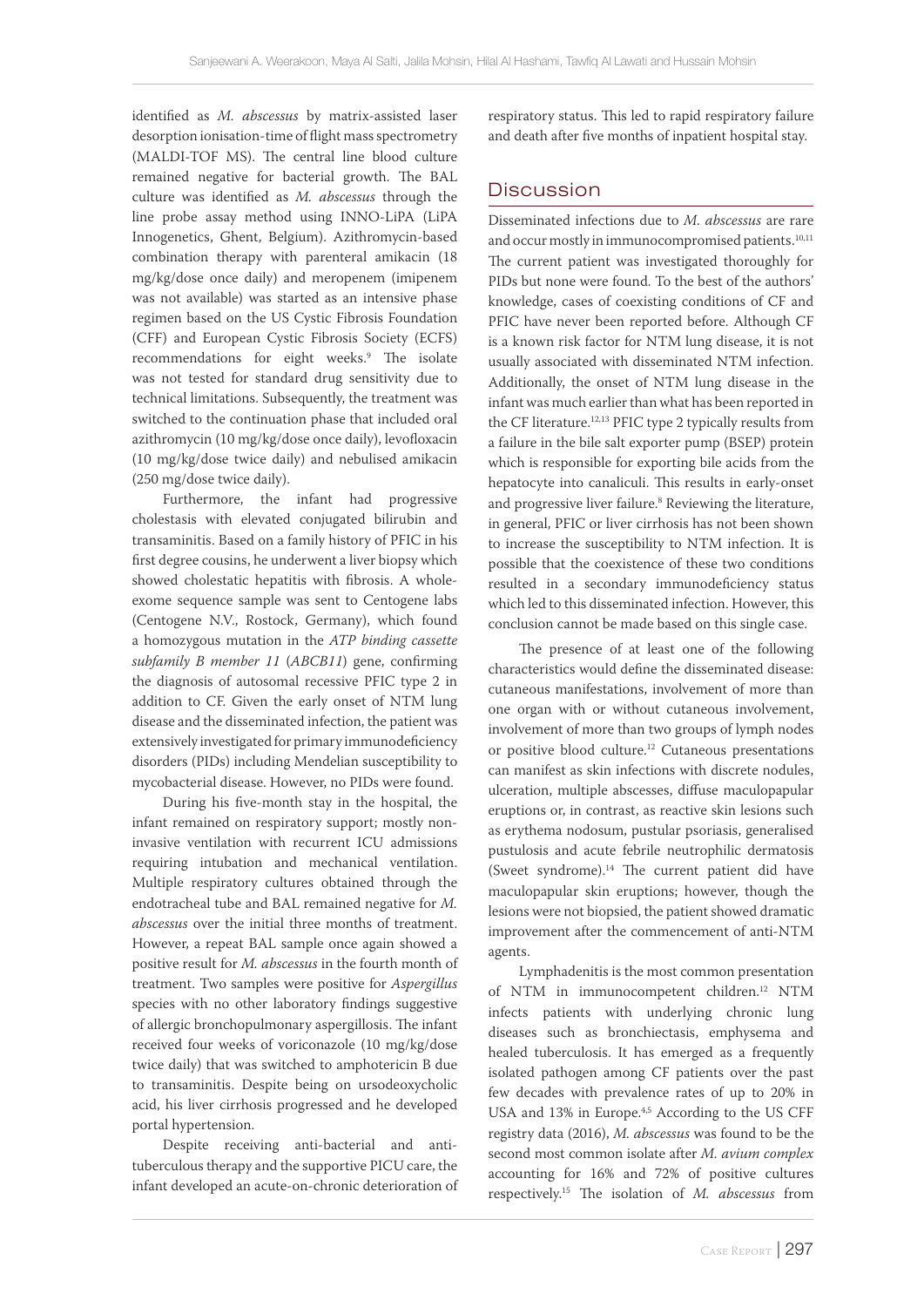sputum culture does not necessarily indicate infection. Accurate differentiation of lung infection from lung colonisation is challenging but important since the infection contributes to a more fulminant disease outcome in CF patients.7 Furthermore, the recovery of *M. abscessus* from routine bacterial cultures is often masked and easily missed due to overgrowth of other common respiratory tract pathogens and colonising bacteria. In order to diagnose NTM lung disease, the following criteria should be fulfilled: clinical (persistent respiratory symptoms), radiological (nodular and/ or cavitary opacities on radiograph or bronchiectasis with nodules on CT scan) and microbiological evidence.6 Microbiological diagnostic criteria for NTM lung disease requires persistent growth of NTM in respiratory specimens: one positive AFB culture results in either two separate expectorated sputum samples or in one bronchial wash or lavage.<sup>6</sup> The presence of a central venous catheter is a common predisposing factor for *M. abscessus* bloodstream infections.16 Identification of the NTM from blood culture may be difficult and often misdiagnosed with *Corynebacterium spp*. which are usually considered to be skin contaminants.16 This case highlights the importance of careful interpretation of Gram-positive *bacilli* which helps in the timely management of NTM disseminated infections.

Accurate and urgent identification of NTM down to the species level is important in deciding the correct antibiotic choice. Different laboratory methods are used for the identification of NTM including biochemical tests, high-performance liquid chromatography and molecular tests.6,9 A reverse hybridisation assay such as 'INNO-LiPA Mycobacteria v2' (LiPA Innogenetics) is designed to amplify the mycobacterial 16S–23S rRNA internal transcribed spacer region. However, it cannot differentiate *M. abscessus* on a sub-species level.<sup>9,17</sup> A recent study shows that MALDI-TOF MS can be used with promising results to identify NTM species including *M. abscessus* (concordance results with a reverse hybridisation-based assay showing 96.9% agreement).18

Management of pulmonary and extra-pulmonary MABSC infection is faced with multiple challenges including intrinsic resistance to the common, standard anti-tuberculous agents, discordant *in vitro* susceptibility and clinical response, limited provento-be-effective drugs, serious side-effects and the long duration required for clinical and microbiological cure.19 To overcome these difficulties, a multidisciplinary team which includes a chest physician, infectious disease expertise, clinical microbiologist, clinical pharmacist, physiotherapist, community nurse, the patient and his/her family is needed.<sup>20</sup>

The ATS/IDSA 2007 guideline recommends a multidrug, macrolide-based regimen along with surgical resection, if possible, for both pulmonary and extrapulmonary infections.6 As per the US CFF and ECFS consensus recommendations, the treatment is divided into an initial intensive phase (which can range from three to 12 weeks) followed by a continuation phase.9 The intensive phase includes an oral macrolide, intravenous amikacin and one or more of the following: intravenous tigecycline, imipenem or cefoxitin. The decision to switch to the continuation phase should depend on the response to treatment, the severity of infection and if the regimen is tolerated by the patient. The continuation phase includes an oral macrolide, inhaled amikacin and two to three out of the following antibiotics: minocycline, clofazimine, moxifloxacin and linezolid.9 Antibiotic choices should be guided but not dictated by drug susceptibility testing.17 Inducible resistance to clarithromycin is another challenge and it is due to the presence of the *erythromycin ribosome methyltransferase* (*erm*) gene in two of the *M. abscessus* sub-species: *M abscessus subsp. abscessus* and *M. abscessus subsp*. *bolletii*. In comparison, *M. abscessus subsp. massiliense* does not have inducible resistance to clarithromycin due to the non-functioning *erm* gene, making therapeutic response to macrolide-based therapy more effective and efficient.<sup>2,21,22</sup> Unavailability of recently validated techniques such as multi-locus sequence typing of *hsp65*, *rpoB* and *secA* genes for differentiation into sub-species levels, was an additional limitation in optimising antibiotic treatment in our case.<sup>23</sup>

## Conclusion

The current case report describes a fatal case of disseminated *M. abscessus* infection in an infant who had two chronic comorbid conditions of CF and PFIC along with the diagnostic and therapeutic challenges associated with case management. This report highlights the importance of having a high index of suspicion for NTM infection in children with CF presenting with early deterioration of lung function. More research with regard to the optimal management of NTM infection in this young population is required.

#### authors' contribution

SW and MAS drafted the initial manuscript focusing on the microbiology aspect. HM added the clinical presentation and discussion sections. HAH reviewed the manuscript and updated the infectious disease aspect. JM reviewed and updated the microbiology aspect. TAL wrote and reviewed the liver disease aspects. All authors approved the final version of the manuscript.